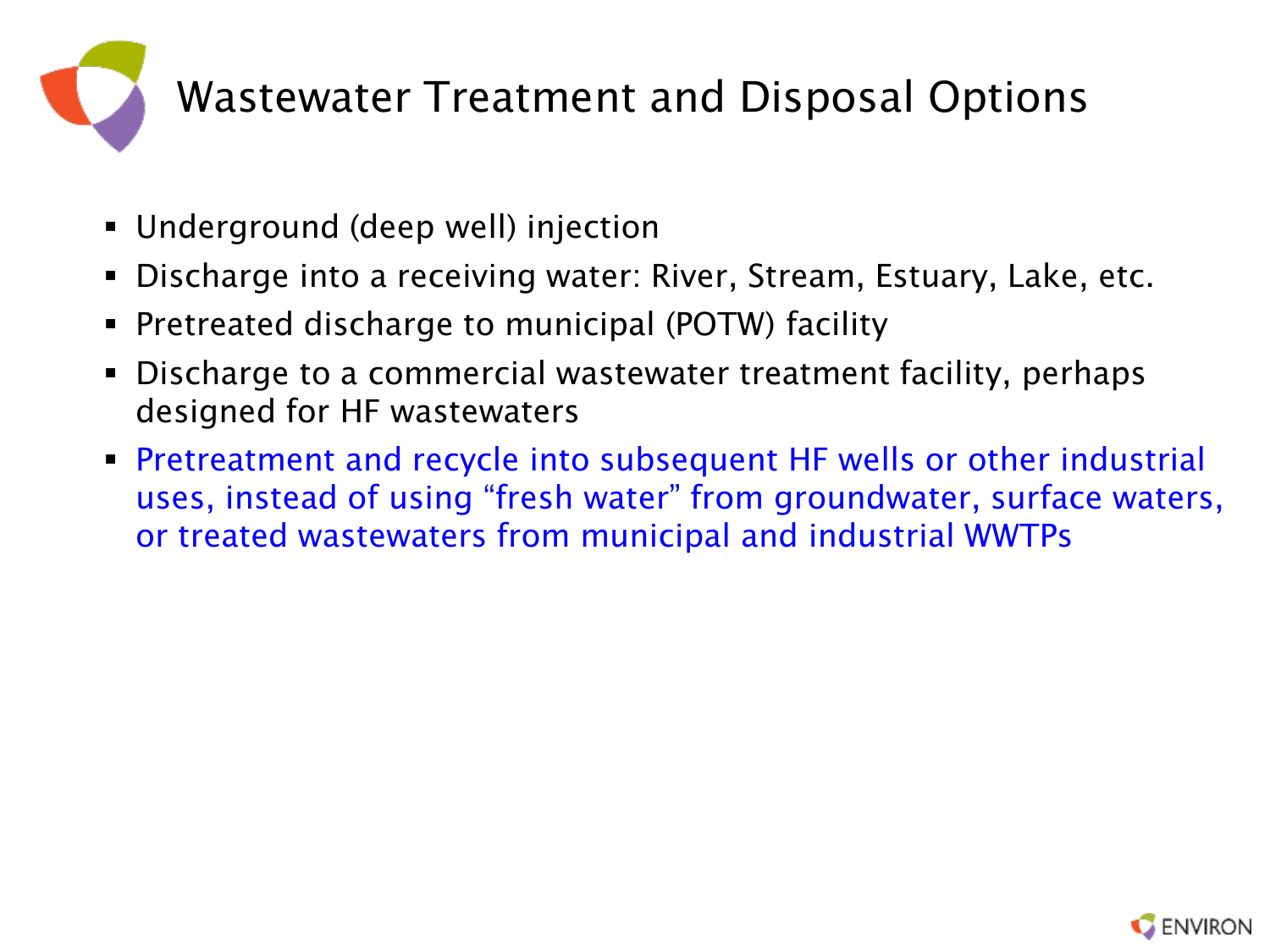

## Major Technology Categories

- Adsorption/Exchange
- Chemical/Catalytic Conversion
- Chemical Oxidation
- Concentration/Volume Reduction
- **Membrane Processes**
- **Physical Separation**
- Thermal/Catalytic Destruction
- Biological Oxidation/Reduction/Conversion (presented at end)
- Miscellaneous

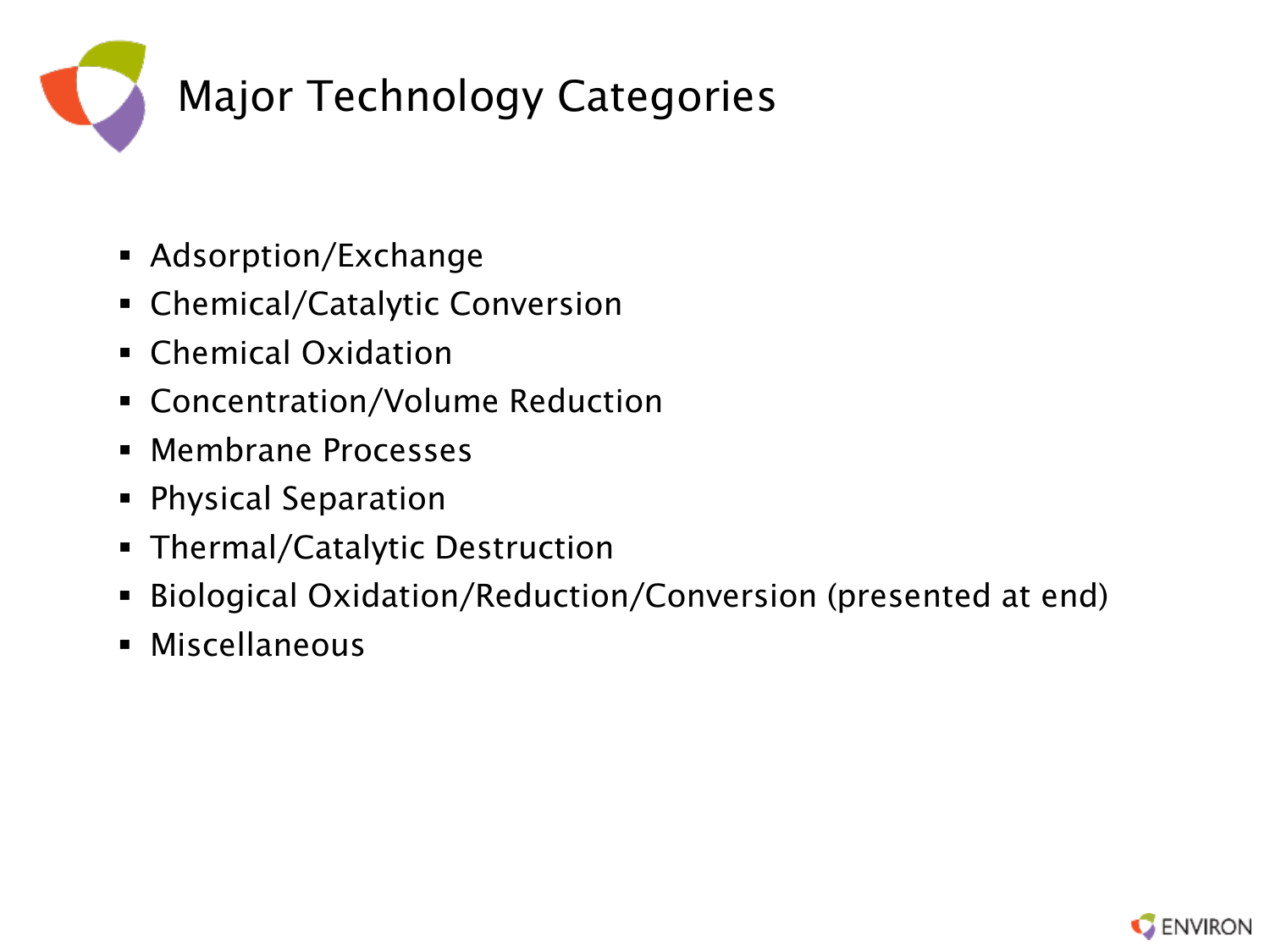Comprehensive State-of-the-Art Technology List (Considered Feasible based on Full-Scale or Reliable Pilot-Scale Application)

- **Adsorption/Exchange** 
	- Activated Alumina
	- **Activated Carbon**
	- **Ion Exchange**
	- **Macroreticular Resins**
	- **Bentonite**
	- **Natural Polymeric**
	- Chitosan/Algal
	- Solvent Extraction
- Chemical/Catalytic Conversion
	- Catalytic Dechlorination
	- **Hydrolysis**
	- **-** Photolysis
	- **Reductive Degradation**
	- Ozonation/chlorination
	- **Fenton's Agent**
- Concentration/Volume Reduction
	- **Exaporation/Crystallization**
	- **Freeze Crystallization**
	- **Steam Stripping**
	- **Vacuum Distillation**
	- **Pervaporation**
- Membrane Process
	- **Electrodialysis**
	- **Reverse Osmosis**
	- **Nano Filtration**
	- **Ultrafiltration**

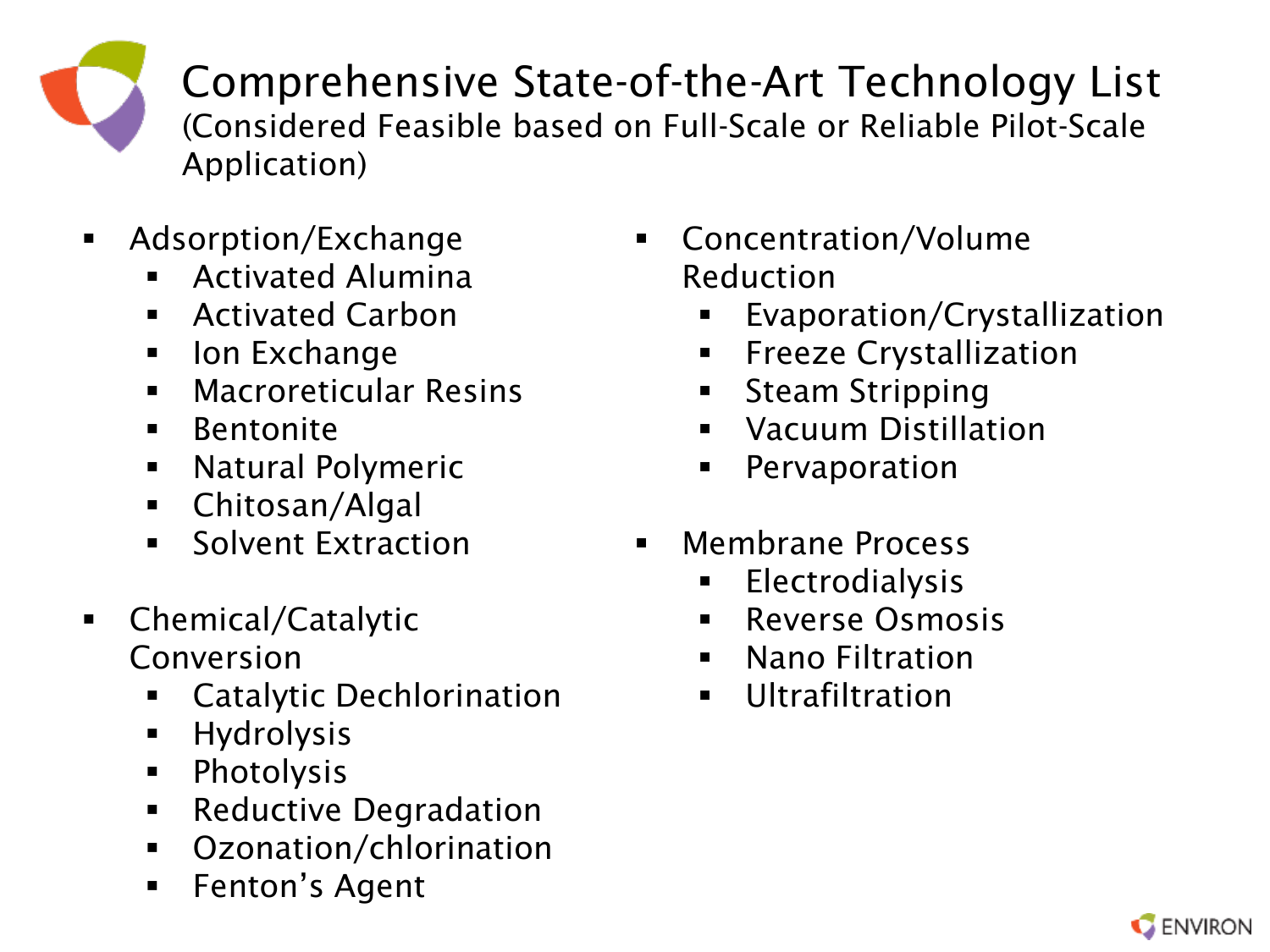

- 1. Technical Feasibility
- 2. Cost-Effectiveness
- 3. Operational Reliability
- 4. Environmental Issues
- 5. Aesthetic Considerations

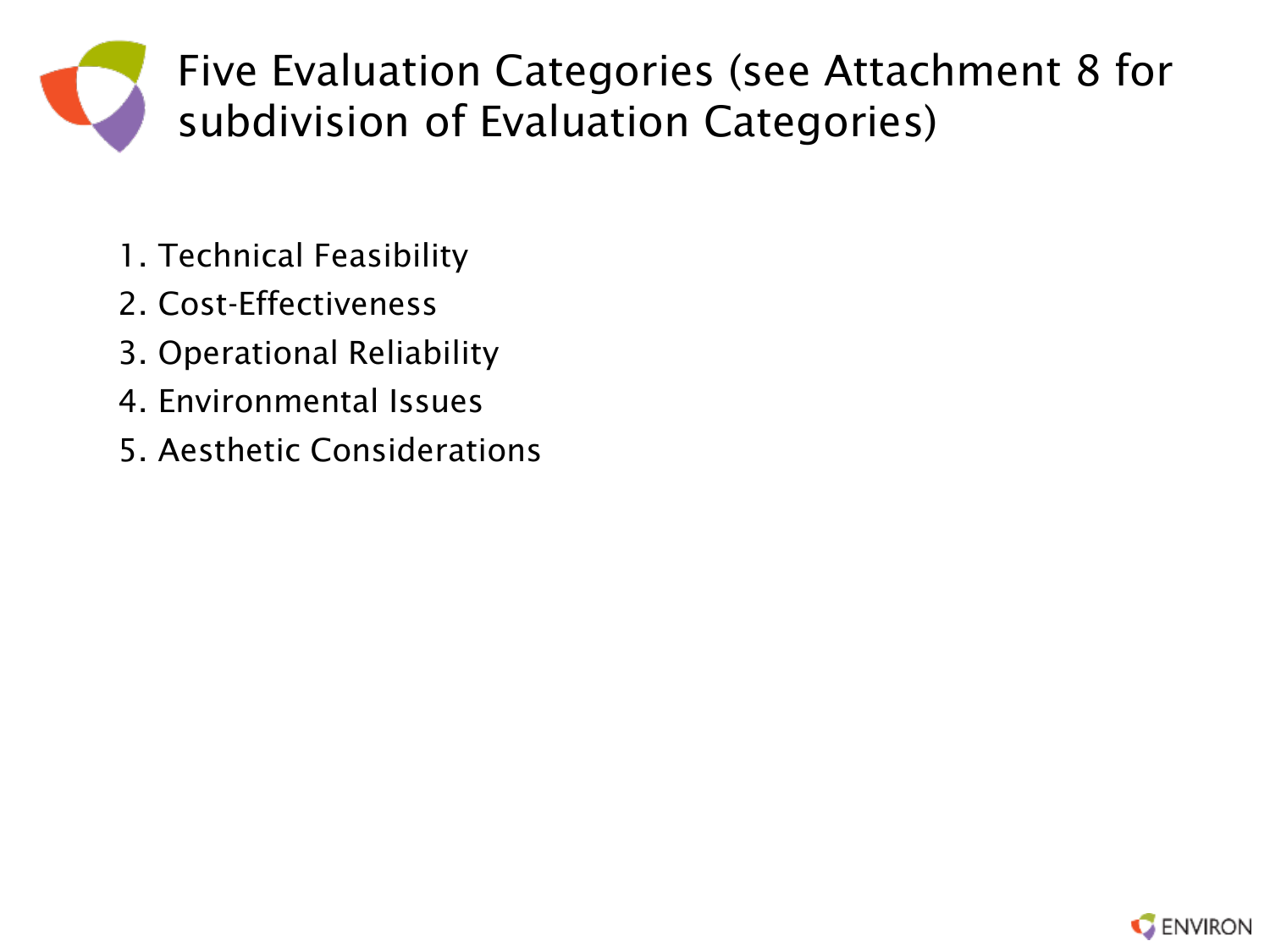## Preliminary Screening of Water Treatment Technology Options

| <b>Technology</b>                                                                                              | <b>Target Treatment</b>                                                                                                                                                 | <b>Advantages</b>                                                                                                                                             | <b>Disadvantages</b>                                                                                                                                                                                                                                                                                                                             | <b>Selection Results</b>                                                                                           |
|----------------------------------------------------------------------------------------------------------------|-------------------------------------------------------------------------------------------------------------------------------------------------------------------------|---------------------------------------------------------------------------------------------------------------------------------------------------------------|--------------------------------------------------------------------------------------------------------------------------------------------------------------------------------------------------------------------------------------------------------------------------------------------------------------------------------------------------|--------------------------------------------------------------------------------------------------------------------|
| Total Suspended Solids Removal, Including Precipitated Heavy Metals (including Radioactivity)<br>and Free Oils |                                                                                                                                                                         |                                                                                                                                                               |                                                                                                                                                                                                                                                                                                                                                  |                                                                                                                    |
| pH Adjustment                                                                                                  | Maintain pH; necessary for<br>other treatments and/or<br>discharge.                                                                                                     | Improves certain chemical<br>reactions; allows standard<br>materials of construction. Can use<br>organic rather than inorganic acid<br>to minimize TDS input. | Adds salt (TDS), annual<br>operating expense.                                                                                                                                                                                                                                                                                                    | Selected for further<br>evaluation. Opportunity<br>for combined use of<br>recycled wastestreams for<br>pH control. |
| <b>Coagulation / Precipitation of</b><br>heavy metals with inorganic<br>precipitation                          | Removal of heavy metals non-<br>soluble hydroxide of co-<br>precipitate in an inorganic<br>sludge. May not be necessary<br>for reuse of flowback.                       | Renders heavy metals into an<br>insoluble form for gravity<br>separation and concentration into<br>a disposal sludge.                                         | Will probably require pH<br>adjustment and chemical<br>addition. Can produce<br>substantial quantities of solids<br>for disposal. Care must be<br>taken to maintain solids as a<br>non-hazardous waste. Requires<br>sludge handling system for<br>dewatering. Chelating agents<br>can inhibit specific constituent<br>precipitation, if desired. | Selected for further<br>evaluation.                                                                                |
| Coagulation / Precipitation of Very efficient for low<br>heavy metals with high-<br>affinity coagulant         | concentrations of heavy metals metals concentration in treated<br>without substantial solids<br>production. Tri-mercaptan /<br>carbamates have been very<br>successful. | Low sludge production, low heavy<br>effluent. Minimal solids<br>production and handling. Filter<br>may be used instead of clarifiers.                         | Chemical precipitant is<br>expensive. Chemical handling<br>is sensitive and control is<br>necessary to prevent accidental<br>effluent aquatic toxicity.                                                                                                                                                                                          | Selected for further<br>evaluation.                                                                                |
| <b>Ion Exchange Resins</b>                                                                                     | Selective removal of salts<br>and/or metals if recovery issues and metal ions.<br>are prevalent.                                                                        | Can effectively remove acid/base                                                                                                                              | Would require extensive<br>pretreatment for oil, TSS and<br>possibly TDS, Adds<br>considerable TDS to system.<br>Regenerant is liquid and can be<br>hazardous.                                                                                                                                                                                   | <b>Rejected for further</b><br>evaluation.                                                                         |

RED SHADING INDICATES "REJECTED TECHNOLOGY" NOT DEEMED APPROPRIATE FOR FURTHER EVALUATION

**C** ENVIRON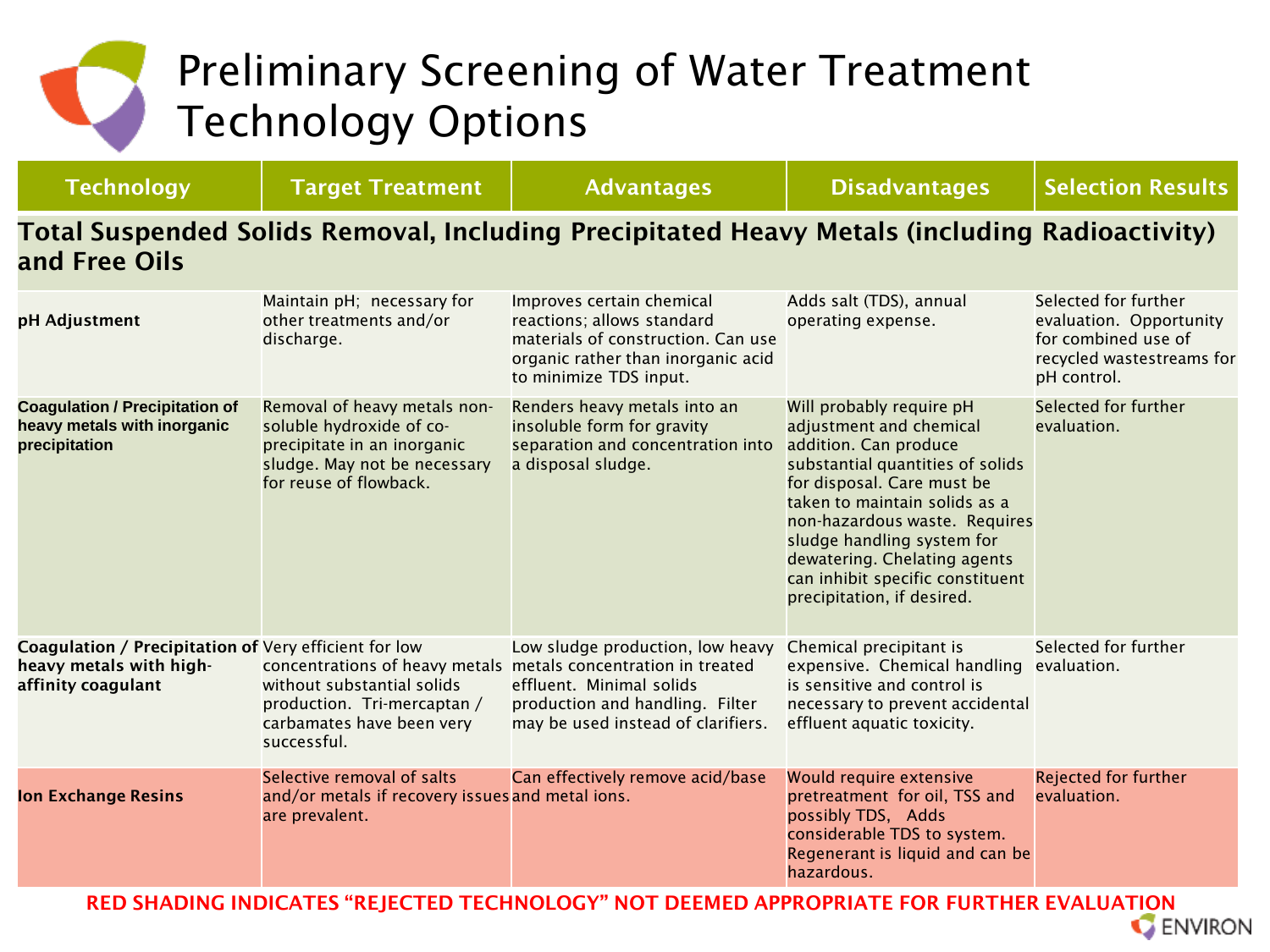

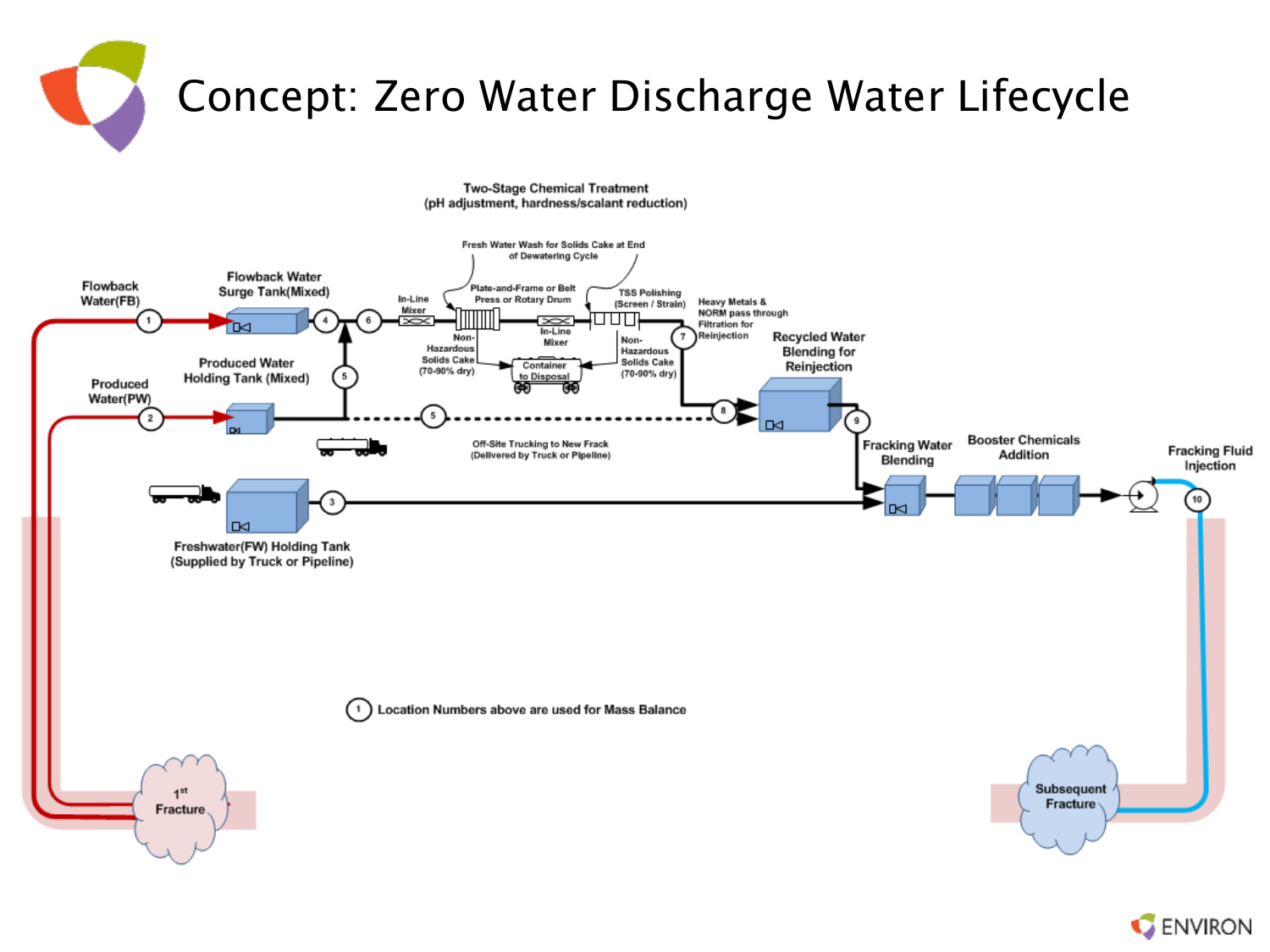



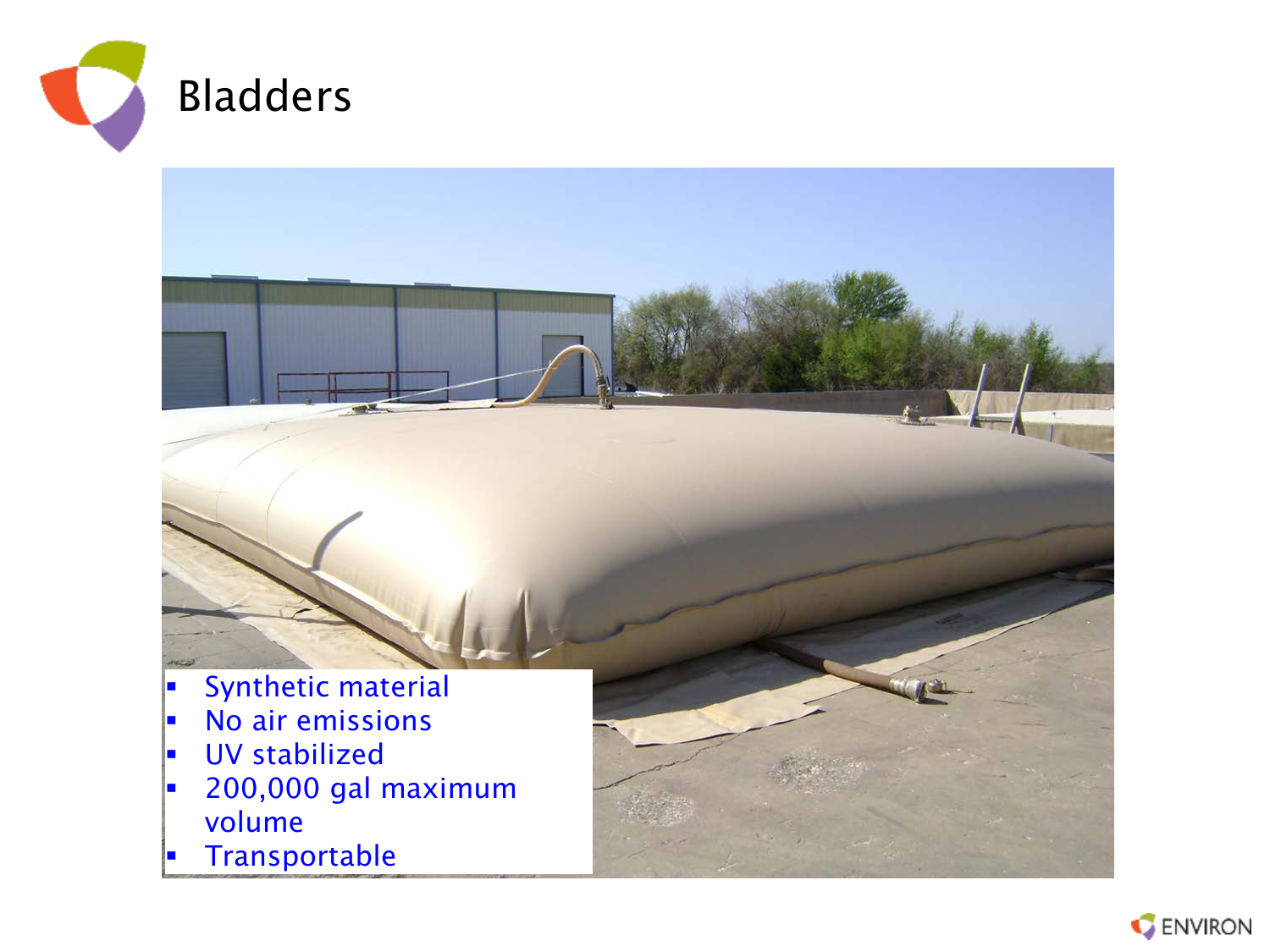



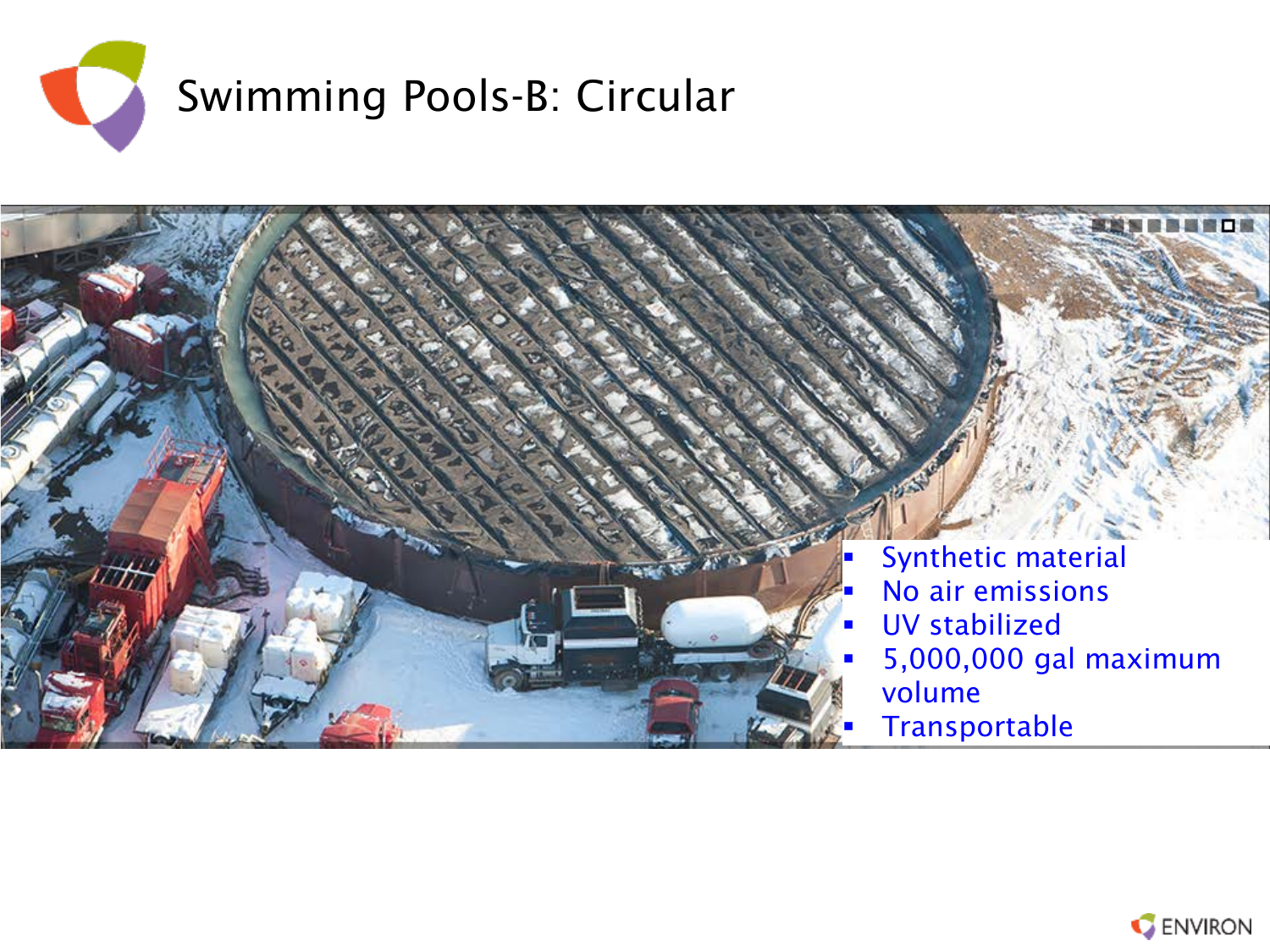

## Plate & Frame Filter Press Illustrations



 Conveyor for cake discharge to container for hauling to disposal Trailer-mounted

 Positive displacement, air diaphragm pumps for pumping sludges.

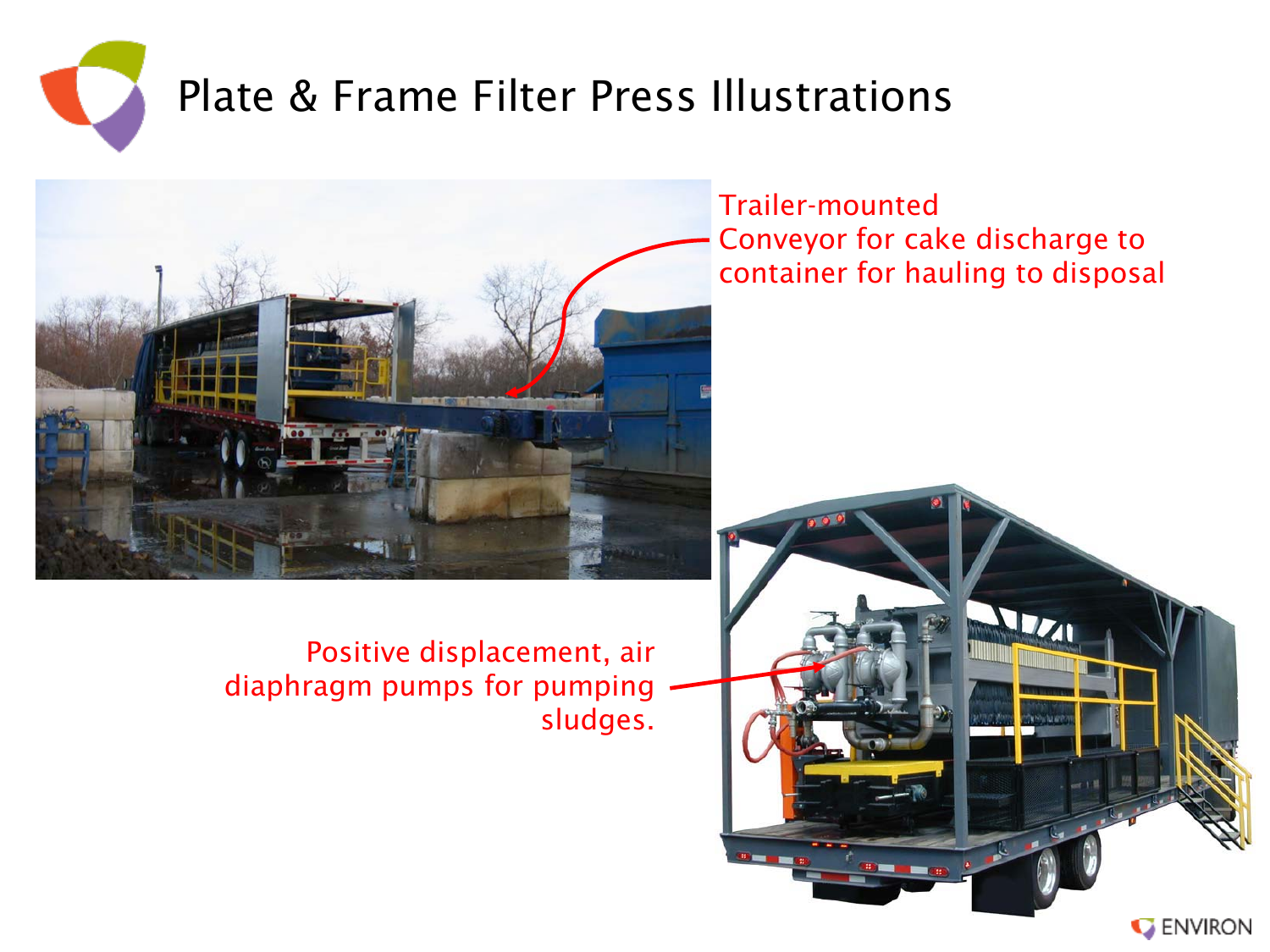

## Synopsis of Zero Water Discharge Concept

- Designed to Eliminate Exposure to the Environment: air, surface water, groundwater and solids residues
- Emphasizes Staged / Selective Treatment of Flowback Water to Minimize Chemicals in Reuse Cycle
- Optimizes Water Flow / Storage Management for Salt Blending
- Minimizes Chemical Treatment on Blended Recycle Stream
- **Filexible for Near-Future Issues** 
	- **Modularly expandable**
	- Range of chemical additives, if required

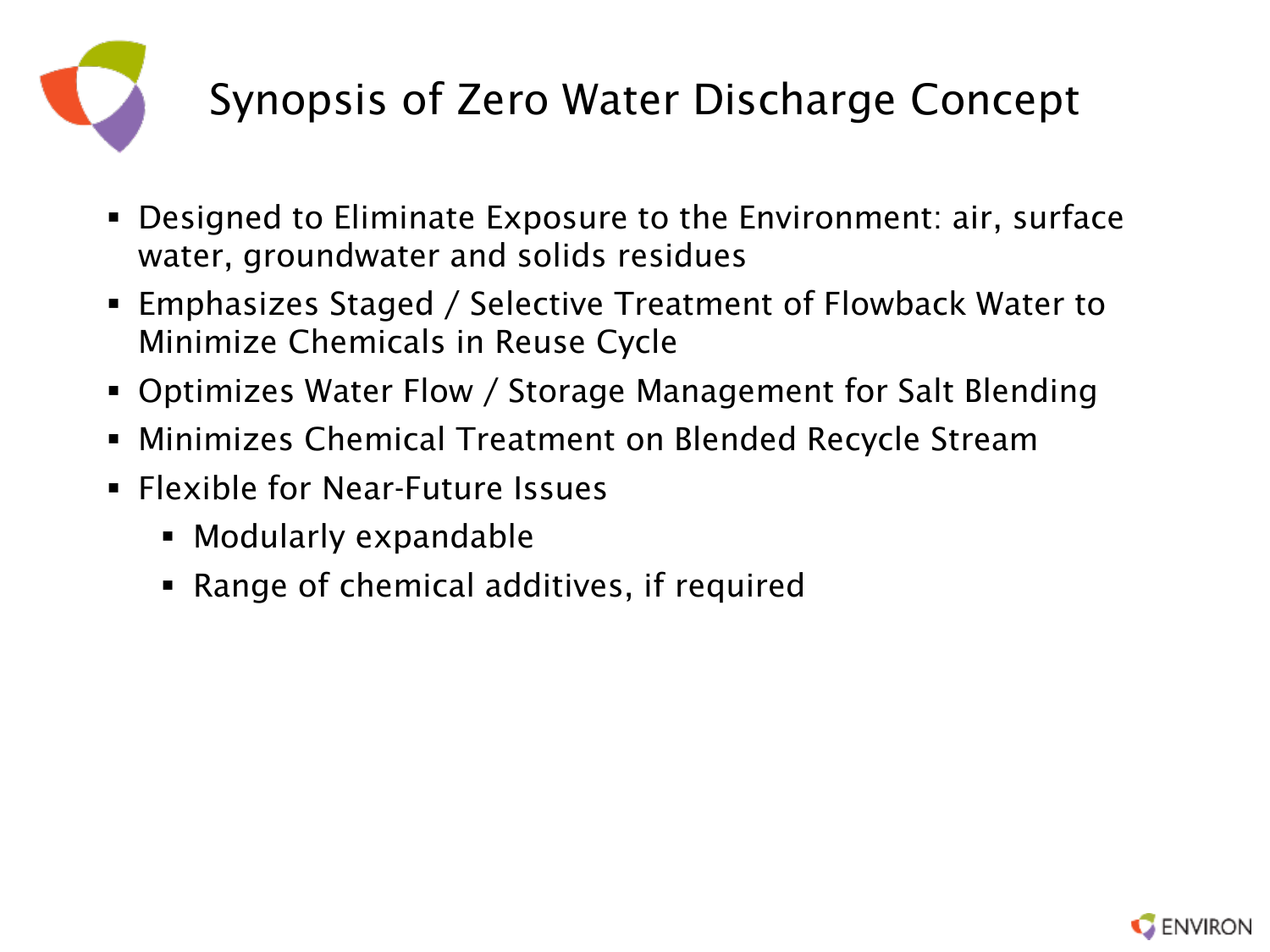

- Goals
	- **100% Performance and Reliability**
	- **Environmentally Sound**
	- Cost-Effective
	- Flexibility For Emerging and Near-Future Anticipated Issues
- **Benefits** 
	- Substantially Lower Operational Costs (trucking, chemicals, process management)
	- **Less Sulfide**
	- **E** Less Trucking
	- **True EHS Consequence: Less Harmful**
	- Operator-Friendly Manageable Industrial Wastewater Process
	- More Reliable, Predictable, Economical Process and Environmentally-Sensitive Program That Results in a Much Improved Gas Completion